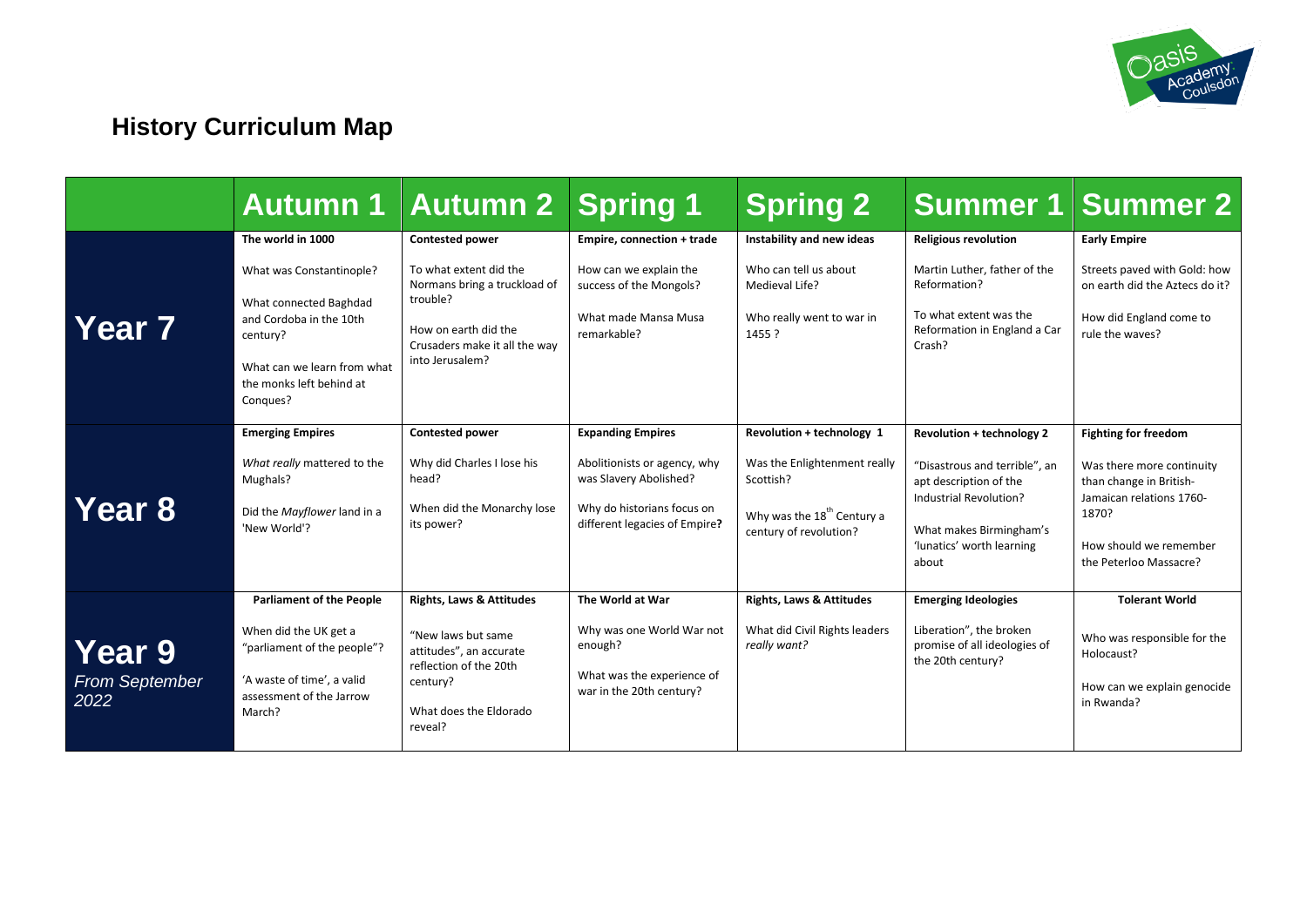

|         | <b>Crime &amp; Punishment</b>                                                                                                                                                                                                                                                                                                                                                                                                                                                                         | <b>Crime &amp; Punishment</b>                                                                                                                                                                                                                                                                                           | <b>Crime &amp; Punishment</b>                                                                                                                                                                                                                                                                                                       | <b>Early Elizabethan England</b>                                                                                                                                                         | <b>Early Elizabethan England</b>                                                                                                                     | <b>Superpower Relations &amp; the</b>                                                                                                                                                                                                                              |
|---------|-------------------------------------------------------------------------------------------------------------------------------------------------------------------------------------------------------------------------------------------------------------------------------------------------------------------------------------------------------------------------------------------------------------------------------------------------------------------------------------------------------|-------------------------------------------------------------------------------------------------------------------------------------------------------------------------------------------------------------------------------------------------------------------------------------------------------------------------|-------------------------------------------------------------------------------------------------------------------------------------------------------------------------------------------------------------------------------------------------------------------------------------------------------------------------------------|------------------------------------------------------------------------------------------------------------------------------------------------------------------------------------------|------------------------------------------------------------------------------------------------------------------------------------------------------|--------------------------------------------------------------------------------------------------------------------------------------------------------------------------------------------------------------------------------------------------------------------|
| Year 10 | 1. Middle Ages (1066-1500)<br>Anglo Saxon (C,P, LE);<br>Norman (C, P,LE); Late-<br>Medieval (C,P,LE); Case<br>Study: Power of Church<br>2. Early Modern (1500-1700)<br>Crime; Punishment; law<br>Enforcement; Case Study:<br>Witchcraft; Case Study: Gun<br>powder plot                                                                                                                                                                                                                               | 3. Industrial Revolution<br>$(1700-1900)$<br>Crime; Punishment; Law<br>Enforcement; Case Study:<br>Prison Reformers ; Case<br>Study: Toll Puddle Martyrs<br>4. Modern Period (1900 -<br>present)<br>Crime; Punishment; Law<br>Enforcement; Case Study:<br>Conscientious Objectors;<br>Case Study: Capital<br>Punishment | <b>The Historic Environment</b><br>1. Conditions in Whitechapel<br>Accommodation, Work,<br>Poverty, Workhouse, Crime,<br>immigration<br>2. Police<br>Recruitment, Equipment,<br>Problems, Divisions &<br>Cooperation<br>3. Ripper Murders<br>Murders, Police investigation,<br>White Chapel Vigilance<br>Committee, Press, Problems | 1. Threats to Elizabeth<br>Early Life, Early Threats,<br>Religious Settlement,<br>Puritans, Northern Earls,<br>Catholic Plots, Mary Queen of<br>Scots, War with Spain,<br>Spanish Armada | 2. Life in Elizabethan England<br>Increase in Poverty,<br>Vagabonds, Education,<br>Theatre, Golden Age<br>3. Exploration<br>Drake, Raleigh, Virginia | <b>Cold War 1941-91</b><br>1. Beginning of Cold War<br>Grand Alliance, Post War<br>Conferences, Telegrams,<br>Truman Doctrine, Marshall<br>Plan, Iron Curtain, Comecon,<br>Cominform, Berlin Crisis<br>1948-1949, Nato, Warsaw<br>Pact, Hungarian Uprising<br>1956 |
| Year 11 | <b>Superpower Relations &amp; the</b><br>Cold War 1941-91<br>2. Three Crises<br>Brain Drain, Ultimatum,<br>Berlin Wall Crisis 1961, Cuba<br>Revolution, Bays of Pigs,<br>Cuban Missile Crisis 1962,<br>Prague Spring 1968, Brezhnev<br>Doctrine<br>3. Détente/Second Cold War<br>Salt I 1972, Helsinki accords<br>1975, Salt II 1979, Soviet<br>Invasion of Afghanistan 1979,<br>Carter Doctrine, Reagan &<br>Evil Empire, SDI, Gorbachev's<br>New Thinking, Fall of Berlin<br>Wall, Collapse of USSR | Weimar & Nazi Germany<br><b>Birth of Weimar Germany &amp;</b><br>Golden Age<br>End of WWI, Dolchtstoss,<br>Treaty of Versailles,<br>Uprisings, Weimar<br>Constitution, Occupation of<br>the Ruhr, Hyperinflation,<br>Stresemann, Life in Weimar<br>Germany,                                                             | <b>Weimar &amp; Nazi Germany</b><br>2. Birth of the Nazi Party<br>Hitler's Early life, Munich<br>Putsch,<br>3. Lean Years, Wall Street<br>Crash/rise of the Nazi party<br>Lean Years, Wall Street Crash,<br>Great Depression, Elections,<br>Elimination of<br>opposition/obstacles                                                  | <b>Weimar &amp; Nazi Germany</b><br>4. Life in Nazi Germany<br>Police State, Women, Youth,<br>Living Standards, Church,<br>Opposition                                                    | <b>Final Examination</b><br><b>Preparation</b>                                                                                                       |                                                                                                                                                                                                                                                                    |